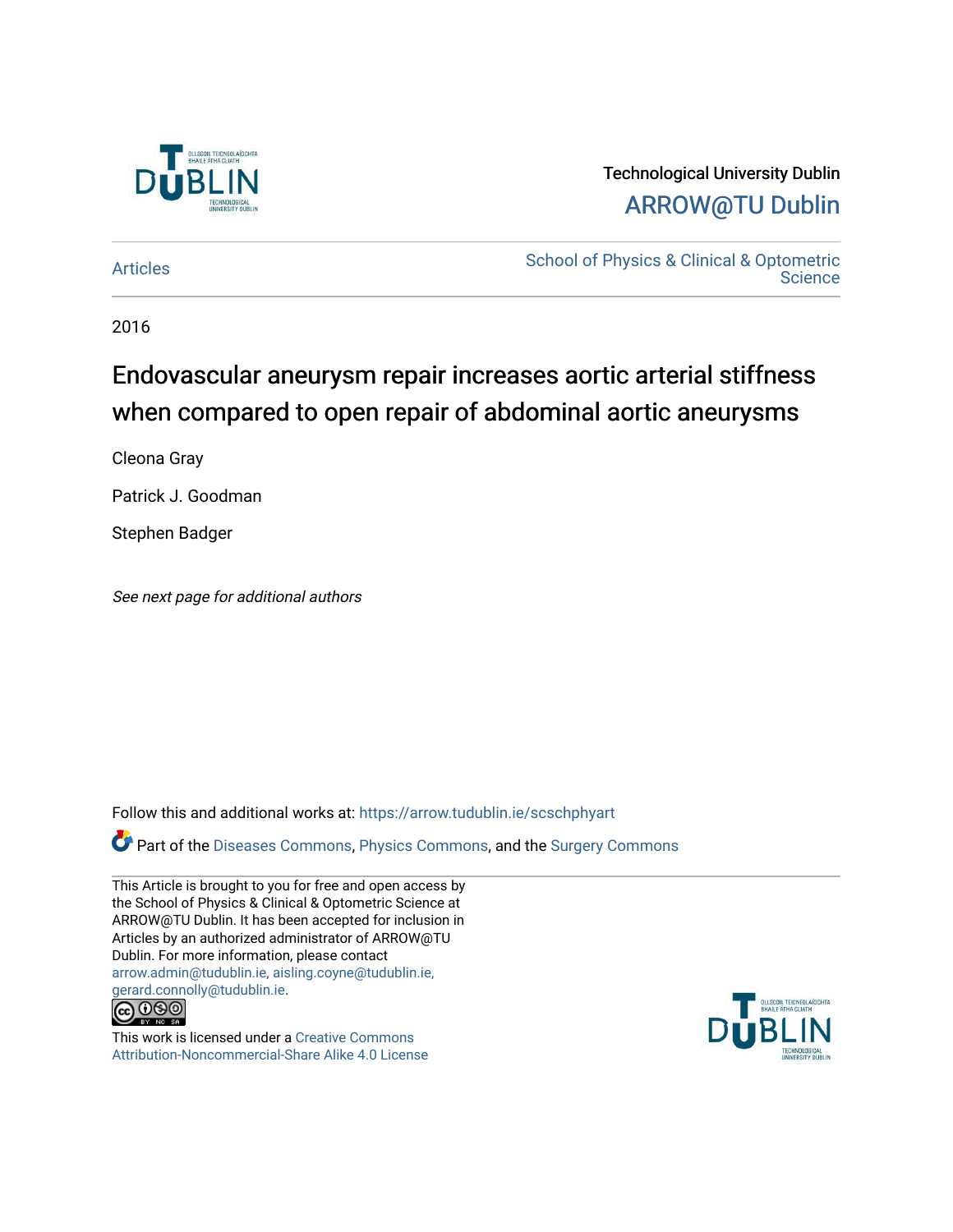# Authors

Cleona Gray, Patrick J. Goodman, Stephen Badger, M. Kevin O'Malley, Martin K. O'Donohoe, and Ciarán O. McDonnell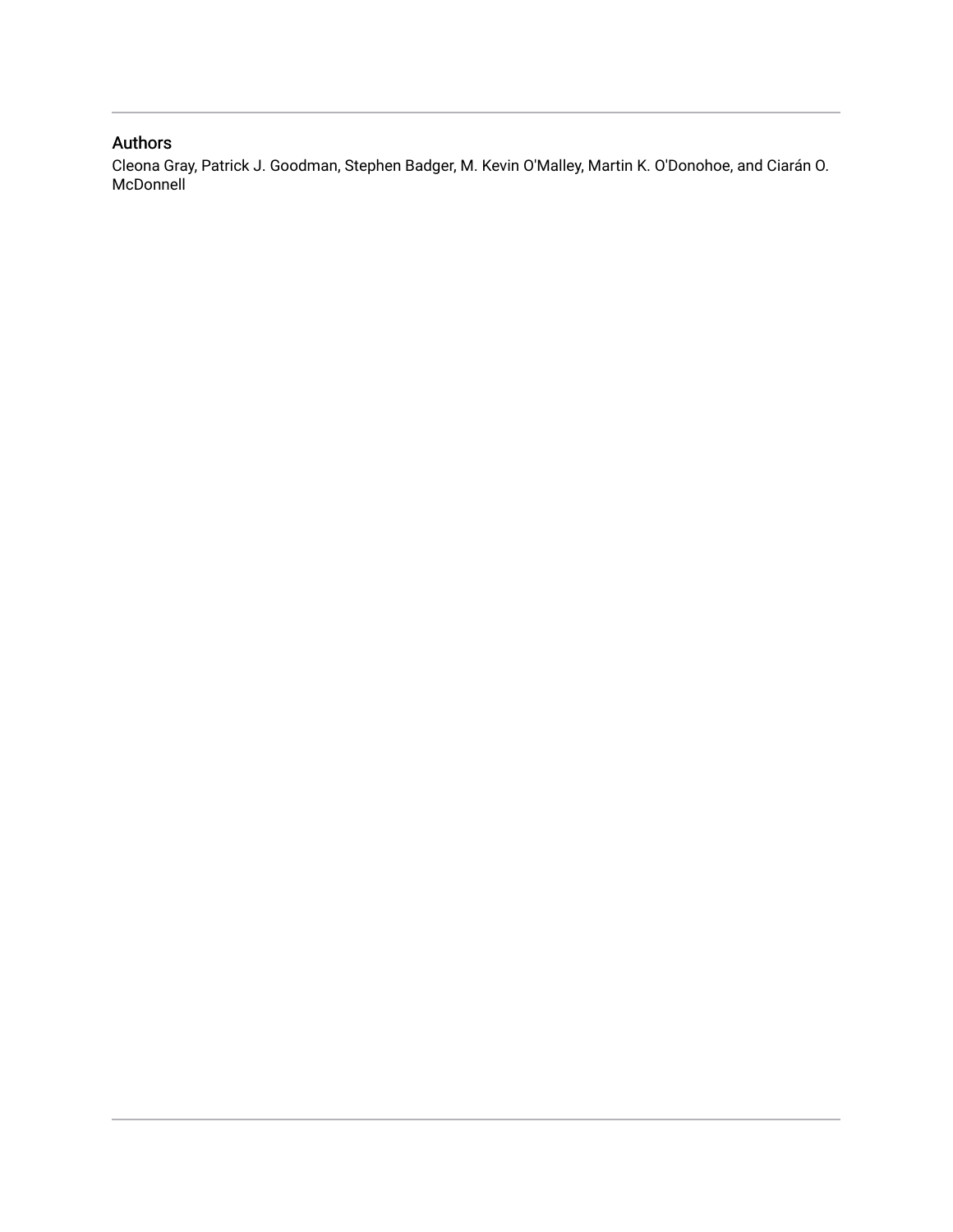# Endovascular Aneurysm Repair Increases Aortic Arterial Stiffness When Compared to Open Repair of Abdominal Aortic Aneurysms

Vascular and Endovascular Surgery 2016, Vol. 50(5) 317-320 © The Author(s) 2016 Reprints and permission: [sagepub.com/journalsPermissions.nav](http://www.sagepub.com/journalsPermissions.nav) DOI: 10.1177/1538574416647503 [ves.sagepub.com](http://ves.sagepub.com)



Cleona Gray, PhD<sup>1</sup>, Patrick Goodman, PhD<sup>2</sup>, Stephen A. Badger, MD, MCh, FRCSEd<sup>1</sup>, M. Kevin O'Malley, MCh, FRCSI<sup>1</sup>, Martin K. O'Donohoe, BSc, MCh, FRCSI<sup>I</sup>, and Ciarán O. McDonnell, MD, FRCSI<sup>I</sup>

#### Abstract

Objectives: The initial survival advantage seen with endovascular aneurysm repair (EVAR) over open repair does not persist in the long term. Pulse wave velocity (PWV) is a measure of arterial stiffness, and increased PWV is an independent risk factor for increased cardiovascular morbidity and mortality. This prospective comparative pilot study examined the effect of implantation of an aortic graft on PWV in patients undergoing open or endovascular aortic aneurysm repair. Patients and Methods: Thirtyfour patients (15 open and 19 EVAR) were recruited. Patient demographics were similar in both the groups. Pulse wave velocity was calculated for all patients preoperatively and postoperatively using a standardized technique on a Philips IU22 Vascular Ultrasound machine and the results compared. Results: An increase in mean PWV following EVAR was demonstrated. The mean postprocedure PWV of 9.7 ( $\pm$  4.5) cm/sec detected in the open group was significantly lower than the elevated 12.2 ( $\pm$  4.5) cm/ sec detected in the EVAR group. The surgical group also demonstrated a mean decrease of 0.2 ( $\pm$  4.9) cm/sec in PWV following open repair compared to a mean increase of 3.3 ( $\pm$  3.7) cm/sec in the EVAR group. **Conclusion:** EVAR patients have a significantly higher postoperative PWV measurement than those undergoing open abdominal aortic aneurysm repair. Patients who have undergone EVAR may be at a higher risk of cardiovascular morbidity in the long term. A larger scale study with a longer prospective follow-up is required.

#### Keywords

pulse wave velocity, endovascular aneurysm repair, abdominal aortic aneurysm, open aneurysm repair

### Introduction

Endovascular aneurysm repair (EVAR) reduces the 30-day mortality rate by two-thirds compared to open repair, but this advantage does not persist, with similar long-term survival rates being reported for both the procedures. $1-4$  This may be because the more minor surgical insult associated with EVAR is only beneficial during the perioperative period or alternatively because endograft implantation carries with it a unique complication that neutralizes the beneficial effect of the lesser surgical insult experienced during repair.

Cardiac complications are the principal sources of late morbidity and mortality following abdominal aortic aneurysm  $(AAA)$  repair.<sup>5,6</sup> We sought to determine whether implantation of an endovascular aortic graft potentially increased cardiovascular risk, thus offering an explanation why the initial survival advantage seen with EVAR over open repair does not persist.

Pulse wave velocity (PWV) is a measure of arterial stiffness, and an increase in PWV is an independent risk factor for increased cardiovascular morbidity and mortality.<sup>7</sup> Aortic PWV is an indicator of the stiffness of large arteries and is an independent predictor of morbidity and mortality, especially in the elderly population.<sup>7</sup> The PWV is the time taken for the arterial pulse to propagate from the common carotid artery (CCA) to either the radial or the femoral artery.

Increased PWV is associated with the outcomes of patients with other atherosclerotic disorders. However, there is little to support a link between elevated PWV and the outcome of patients post-EVAR. Despite the improvement in 30-day mortality associated with EVAR, adverse cardiac events are still

#### Corresponding Author:

Stephen Badger, Department of Vascular Surgery, Mater Misericordiae University Hospital, Eccles St, Dublin 7, Ireland. Email: stephenbadger@btinternet.com

<sup>&</sup>lt;sup>1</sup>Department of Vascular Surgery, Mater Misericordiae University Hospital, Dublin, Ireland

 $^2$ School of Physics, Dublin Institute of Technology, Dublin, Ireland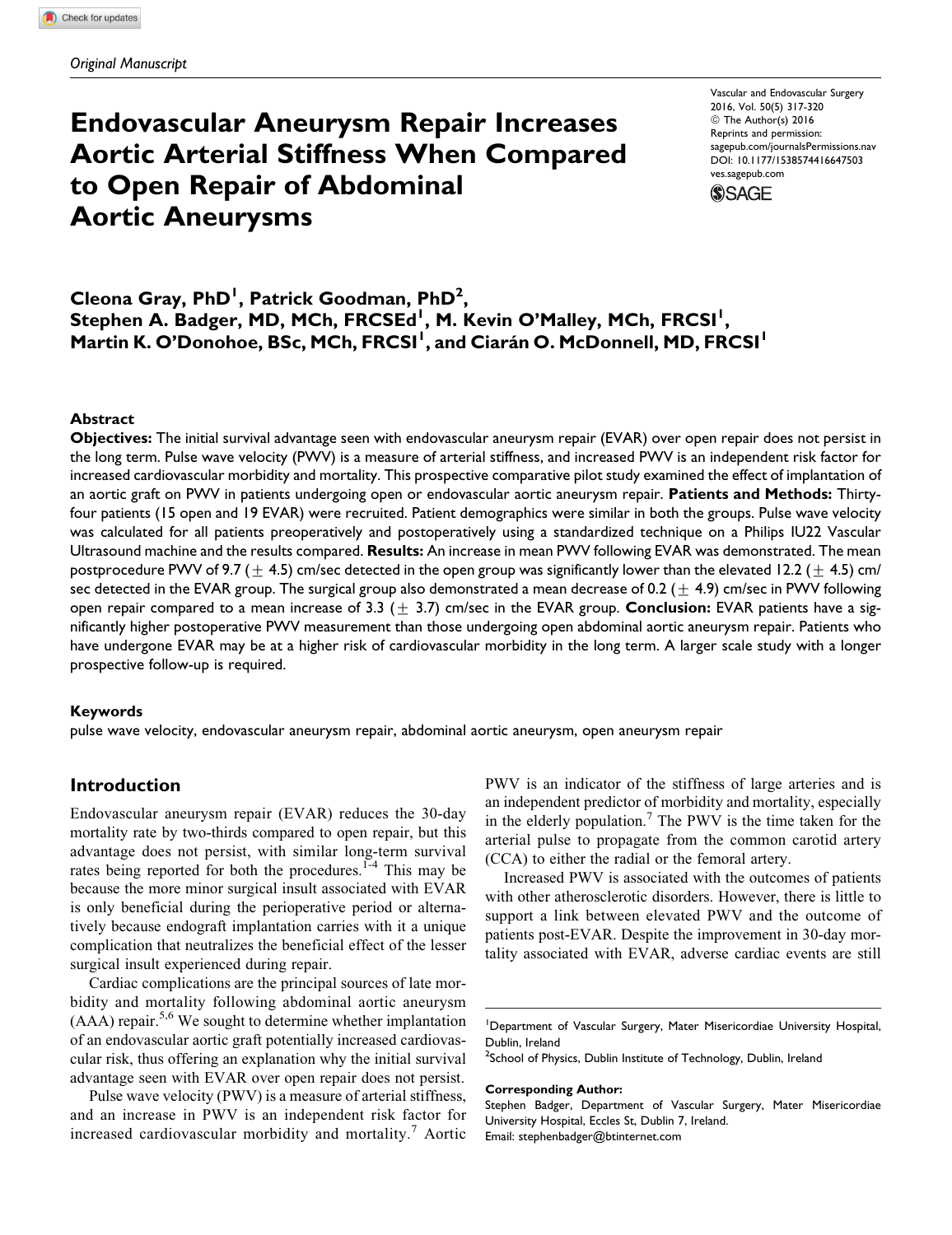the leading cause of long-term mortality following AAA repair.<sup>8</sup>

There have been several large randomized trials to date which demonstrate an improved 30-day survival rate for EVAR versus the open aneurysm repair but no difference in the quality of life at 1 year. All-cause mortality rates were similar between the open group and EVAR group at 4 years, suggesting that the initial survival benefit associated with the reduction in perioperative mortality does not persist.<sup>1-3</sup> Others have demonstrated that the major adverse events affecting long-term morbidity and mortality following EVAR were cardiac in origin.<sup>6</sup>

The aim of this pilot study was to examine the effect of AAA repair on PWV in both open and endovascular repair in the short term postoperatively.

# Patients and Methods

Following approval from the local ethics committee, 34 patients undergoing elective infrarenal AAA repair between July 2008 and June 2010 consented to participate in the study and had their PWV calculated priorto and following the surgery. Consecutive patients in this time period were selected for EVAR or open repair according to anatomical criteria based on the preoperative computerized tomographic scan. Patients with concombinant occlusive disease were excluded to avoid contamination of PWV results. Patients with suprarenal aortic disease which would require more complex open or endovascular surgery were also excluded.

The EVAR stent grafts were all bifurcated and positioned immediately distal to the lowest renal artery and used suprarenal fixation barbs. Distally, the iliac limbs were positioned just proximal to the iliac bifurcations. The open aneurysm repairs were performed via a transperitoneal approach, with the proximal anastomosis immediately below the renal arteries and a straight Dacron graft Dacron (Vascutek, Inchinnan, Renfrewshire, Scotland, UK) sewn distally at the aortic bifurcation, in the standard approach. Although a bifurcated graft for open repair may have given a better comparison for the study, the lack of iliac disease in these patients meant it could not be clinically justified. Follow-up of EVAR patients was by standard local protocol, while open repair patients were discharged within 6 months if clinically well.Pulse wave velocity was calculated by a previously validated method.<sup>9,10</sup> All patients rested supine for approximately 10 minutes prior to being scanned by the same accredited vascular technologist (CG) in a darkened temperature-controlled room using a Philips IU22 Vascular Ultrasound (Leopardstown, Dublin 18, Ireland) system with a 7- to 10-MHz linear array transducer. The 2 reference points used were the right common carotid and common femoral arteries.<sup>9</sup> The path length (the distance between the sternal notch and the femoral arteries) was measured using a standard commercially available tape measure. A duplex image of the right CCA proximal to the bifurcation was obtained in a longitudinal plane. The Doppler spectral waveform and electrocardiogram (ECG) trace were then recorded simultaneously for several cycles, and the time interval between the R waves of the ECG to the foot of the Doppler waveform was determined using the



Figure 1. Measurement of the time interval between the R-wave of an ECG trace and the foot of the Doppler waveform in the right CCA. ECG indicates electrocardiogram; CCA, common carotid artery.



Figure 2. Measurement of the time interval between the R-wave of an ECG trace and the foot of the Doppler waveform in the right CFA. ECG indicates electrocardiogram; CFA, common femoral artery.

on-board computer and callipers. The foot of the waveform was identified by the intersection of the upstroke of the wave with the baseline of the zero frequency (Figure 1). This procedure was then repeated on the right common femoral artery. The PWV was then calculated using the previously described equation, where the length is divided by the pulse transit time of carotid to femoral (Figure 2).<sup>11</sup> The PWV was then recalculated 4 weeks postoperatively using the same methodology. The method is summarized schematically in Figure 3.

A power calculation was not performed, due to a lack of any similar previous studies, and the present study was designed as a pilot study. Continuous variables were expressed as mean  $(\pm$  standard deviation [SD]) and proportions as percentages. Student  $t$  test and Fisher Exact test were used to compare groups using statistical analysis system software. A  $P$  value of  $\leq$  .05 was considered statistically significant.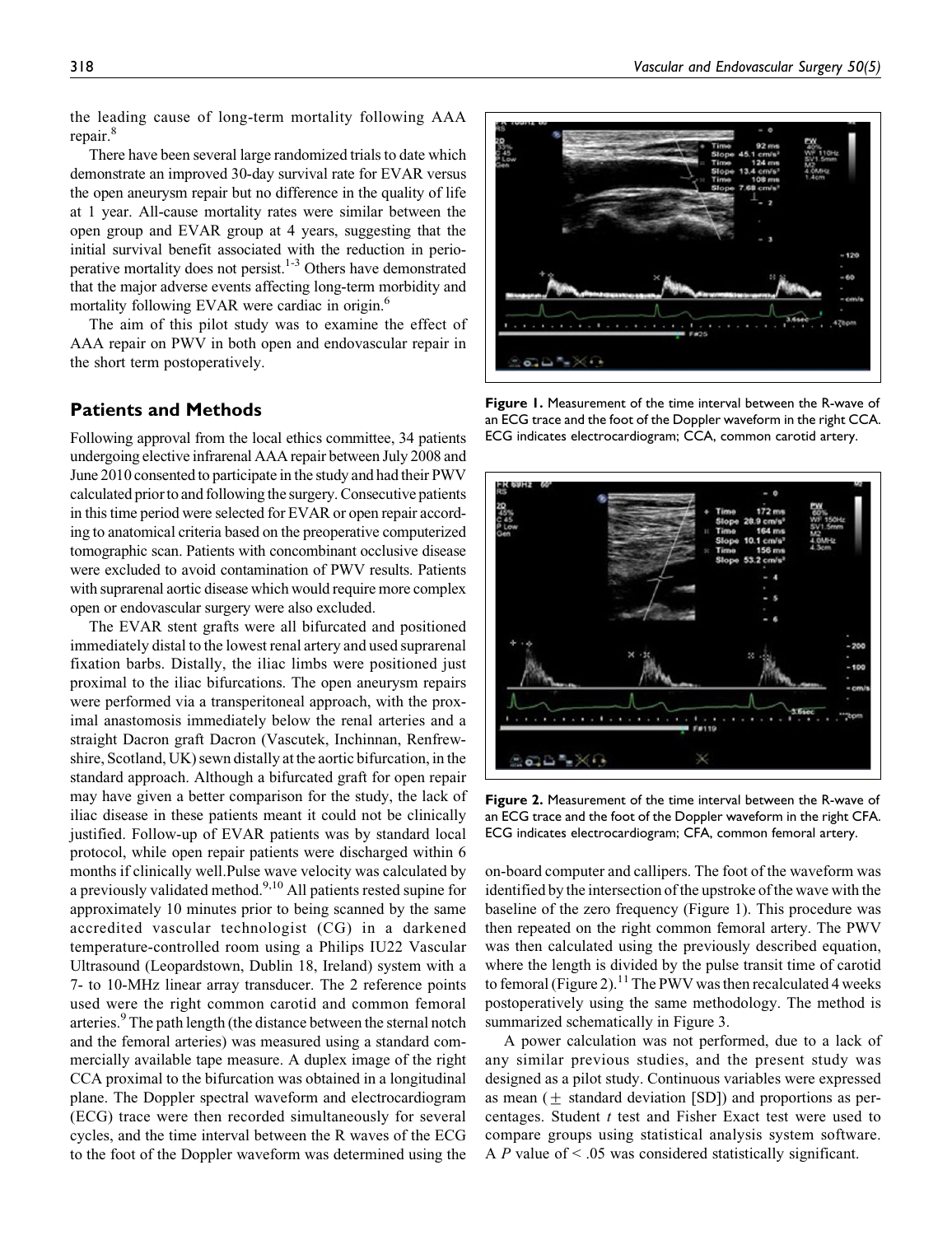

Figure 3. Measurement of PWV using the R-wave of the ECG trace as a timing reference. PWV indicates pulse wave velocity; ECG, electrocardiogram.

# Results

### Patient Demographics

There were 31 (90%) male and 3 (10%) female patients with an overall mean ( $\pm$  SD) age of 73 ( $\pm$  6.8) years. Fifteen (44.1%) patients underwent open surgical repair with a mean age of 72  $(\pm 7.7)$  years, and 19 (55.8%) patients underwent EVAR with a mean age of 73 ( $\pm$  6.2) years. Patient demographics and comorbidities in the 2 groups are detailed in Table 1. Due to low patient numbers, any significance reached in these comparisons may not be robust. In order to minimize intergraft variability, all EVAR patients had a Cook (William Cook Europe, Bjaeverskov, Denmark) stent graft used.

#### Preoperative PWV

Mean PWV for the entire group of 34 patients prior to undergoing intervention was found to be  $9.3$  (+ 2.6) m/sec. Mean PWV in the open group was  $9.9 (\pm 3.1)$  m/sec and  $8.8 (\pm 2.1)$ m/sec in the EVAR group ( $P = .43$ ).

# Open Surgical Repair Group ( $n = 15$ )

Mean PWV was 9.9 ( $\pm$  3.1) m/sec prior to surgery and 9.7 ( $\pm$ 4.5) m/sec postoperatively. The mean change was found to be a nonsignificant change of 0.2 ( $\pm$  4.9) m/sec ( $P = .8$ ).

Table 1. Risk Factor Profile of Patients Within Each Group.

| <b>Risk Factor</b>      | <b>EVAR</b> patients<br>$(\%)$ , n = 19 | Open Repair Patients<br>$(\%)$ , n = 15 |
|-------------------------|-----------------------------------------|-----------------------------------------|
| Male                    | 84.2                                    | 100                                     |
| Female                  | 15.8                                    | 0                                       |
| Smoking history         | 35.3                                    | 40                                      |
| <b>Diabetes</b>         | 23.5                                    | 6.6                                     |
| Hypertension            | 41.2                                    | 46.6                                    |
| Hypercholesterolemia    | 52.9                                    | 20.0                                    |
| Coronary artery disease | 52.9                                    | 13.3                                    |
| Family history of AAA   | 11.7                                    | 6.6                                     |
| Aspirin                 | 47.0                                    | 53.3                                    |
| Lipitor                 | 29.4                                    | 13.3                                    |
| Clopidogrel             | 11.7                                    | 13.3                                    |
| Warfarin                | 0                                       | 6.6                                     |

Abbreviations: EVAR, endovascular aneurysm repair; AAA, abdominal aortic aneurysm.

#### Endovascular Aneurysm Repair Group ( $n = 19$ )

Mean PWV increased from 8.8 ( $+$  2.1) m/sec to 12.2 ( $+$  4.5) m/sec following endograft implantation. The mean change in PWV was a significant increase of 3.3 ( $\pm$  3.7) m/sec ( $P = .001$ ).

#### Postoperative PWV

Postoperative PWV was significantly elevated in the EVAR group at 12.2 ( $\pm$  4.5) m/sec compared to those who had undergone open repair, 9.7 ( $\pm$  4.5) m/sec ( $P = .001$ ).

### Postoperative Outcome and 5-Year Survival

In the EVAR group of patients, there were 5 complications. Two patients required iliac branch extensions for subsequent type 1B endoleaks; 1 patient developed a urinary tract infection, while another developed diverticulitis resulting in a laparotomy; the fifth patient had bleeding from the groin puncture sight which ultimately required an interposition graft due to the poor quality of the femoral artery.

In the open aneurysm repair group, 3 patients had a complication. One had renal insufficiency, while another had renal insufficiency as well as pneumonia. Both patients recovered without need for dialysis. The third patient had a mild coronary infarct, which necessitated a coronary angiogram, but made a full recovery.

Eleven of the 19 patients who underwent EVAR had died within the first 5 years of follow-up. Only 3 of the 15 patients who underwent open aneurysm repair had died within the same time period ( $P = .038$ ). Unfortunately, the cause of death could not be obtained for most, so the aneurysm-related, or cardiovascular-specific, death rates could not be calculated, in addition to the overall survival above.

#### **Discussion**

The finding that the initial perioperative survival advantage seen with EVAR over open AAA repair did not persist in the long term surprised many and has led to several hypotheses as to why